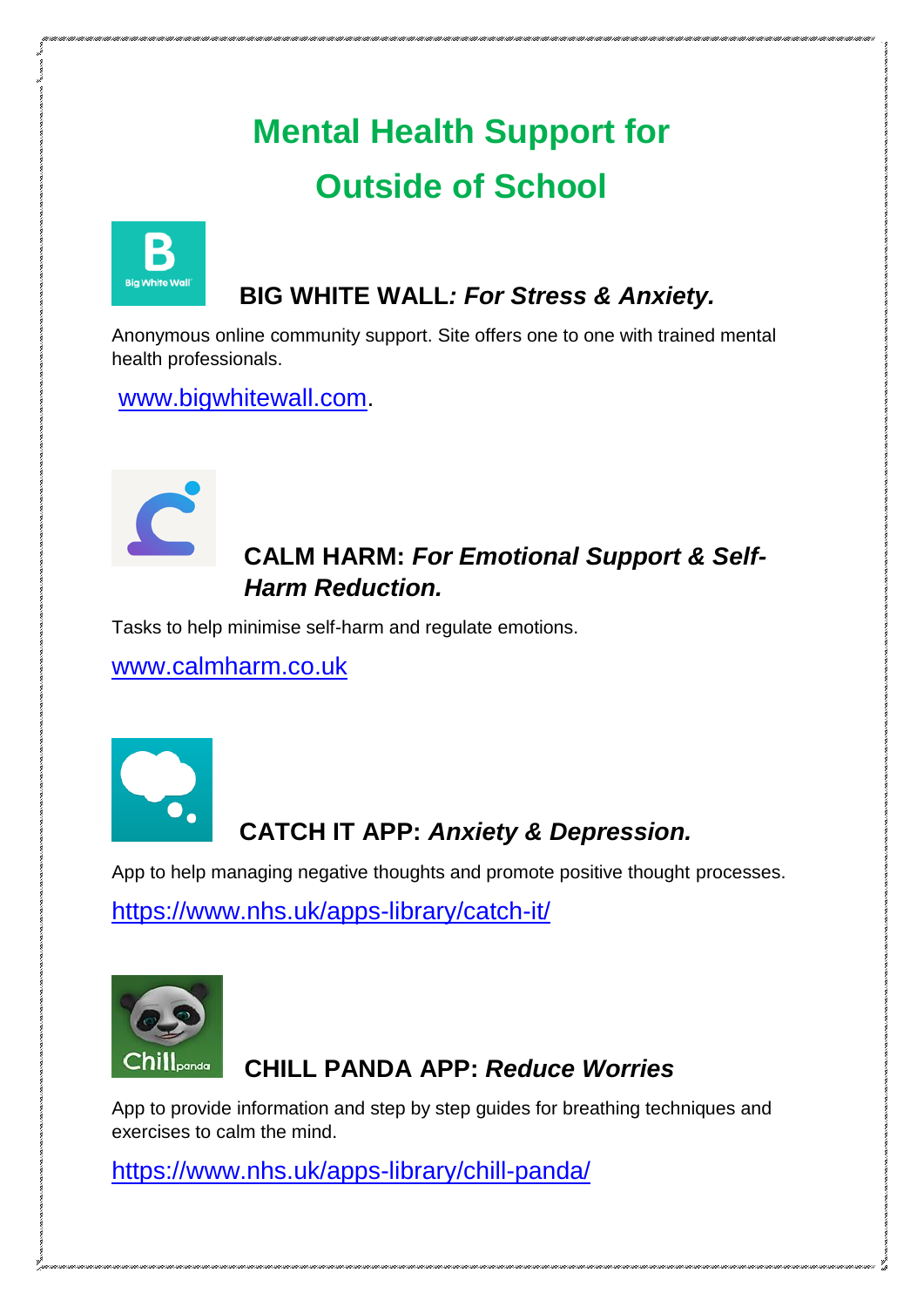

#### **IESO***: Online Therapy*

Assists with anxiety, stress, low mood and much more. Online counselling

[www.iesohealth.com/en-gb](about:blank)



# **MEE TWO:** *Mental Health Support*

Online app to discuss issues affecting the lives of students. Anonymous advice available from experts.

<https://www.nhs.uk/apps-library/meetwo/>

# **YOUNG MINDS:** *Mental Health Support*

Website providing support and online toolkits designed to help improve mental health. Online Blog.

[youngminds.org.uk/](about:blank)



# **KOOTH:** *Online Counselling Support*

Free online anonymous mental health support. Online crisis support. Articles and community blogs. Online journaling available.

[www.kooth.com/](about:blank)